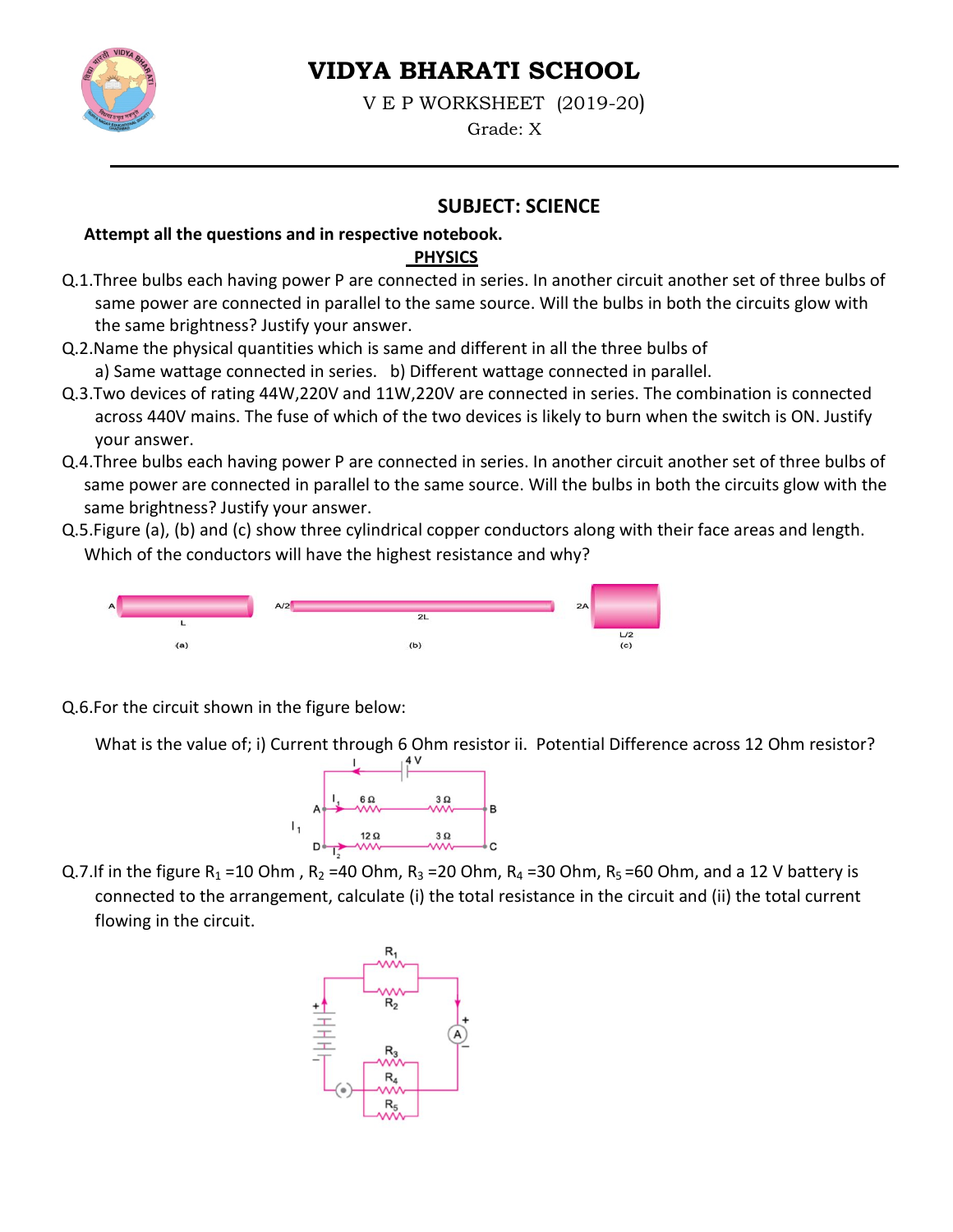- Q.8.A geyser is rated 1500W, 250 V. It is connected to 250 V mains. Calculate (i) the current drawn, (ii) the energy consumed in 50 hours, and (iii) the cost of energy consumed at 2.20 per kWh.
- Q.9.V-I graph for the metallic wires X and Y at constant temperature are as shown in the figure:



Assuming that the two wires have same length and same diameter, explain as to which of the two has higher resistivity and why?

Q.10. What is the resistance from point A to B in the network shown in the figure?



Q.11. Five resistances are connected as shown in the figure, Determine the total resistance of the circuit.



- Q.12.For the given circuit diagram calculate:
	- (i) The current through each resistor.
	- (ii) The total current of the circuit.
	- (iii) The total effective resistance of the circuit.



Q.13. Derive an expression for the heat produced due to a current 'I' flowing for a time interval of 't' through a resistor 'R' with potential difference 'V' across its ends.

(i) With which name is this relation known? Derive its expression.

(ii) How much heat will an instrument of 12W produce in one minute if it is connected to a battery of?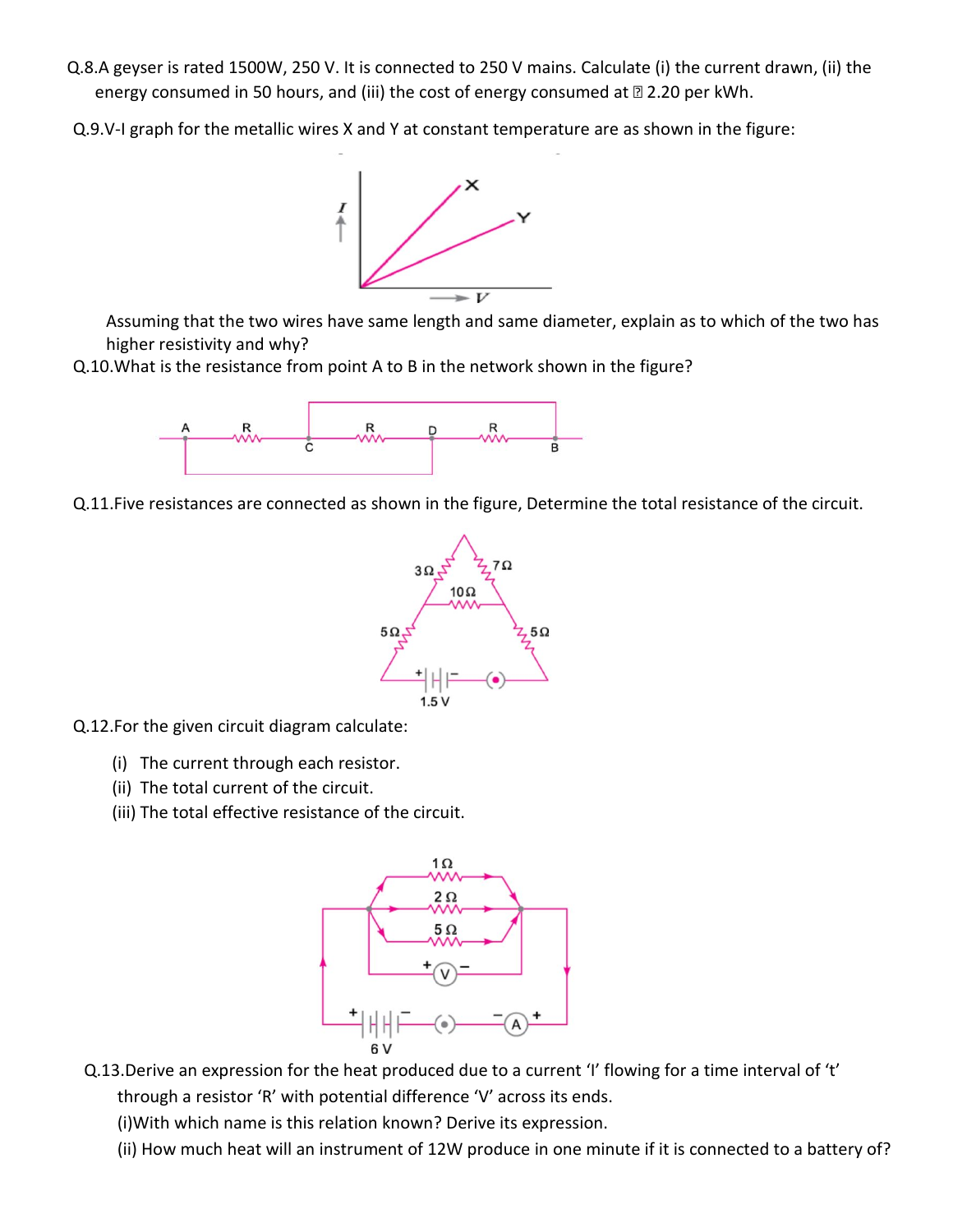12 V?

- Q.14. Series arrangements are not used for domestic circuits. List ant three reasons.
- Q.15. Explain the role of 'fuse' in series with any electric appliance in an electric circuit. Why should a fuse with defined rating for an electric circuit not be replaced by one with a larger rating?

#### **CHEMISTRY**

- Q.1.A metal salt MX when exposed to light splits up to form metal M and a gas  $X_2$ . Metal M is used in making ornaments whereas gas  $X_2$  is used in making bleaching powder. The salt MX is itself used in black and white photography.
	- (a) What do you think metal M is?
	- (b) What could be gas  $X_2$ ?
	- (c) Name the metal salt MX.
	- (d) Name any two salt solutions which on mixing together can produce a precipitate of salt MX.
	- (e) What type of chemical reaction takes place when salt MX is exposed to light? Write the equation of the reaction.
- Q.2. Two metals X and Y form the salts XSO<sub>4</sub> and Y<sub>2</sub>SO<sub>4</sub>, respectively. The solution of salt XSO<sub>4</sub> is blue in colour whereas that of  $Y_2SO_4$  is colourless. When barium chloride solution is added to  $XSO_4$  solution, then a white precipitate Z is formed along with a salt which turns the solution green. And when barium chloride solution is added to  $Y_2SO_4$  solution, then the same white precipitate Z is formed along with colourless common salt solution.
	- (a) What could the metals X and Y be ?
	- (b) Write the name and formula of salt XSO<sub>4</sub>.
	- (c) Write the name and formula of salt  $Y_2SO_4$ .
	- (d) What is the name and formula of white precipitate Z?
	- (e) Write the name and formula of the salt which turns the solution green in the first case.
- Q.3. When a green iron salt is heated strongly, its colour finally changes to brown and odour of burning sulphur is given out.
	- (a) Name the iron salt.
	- (b) Name the type of reaction that takes place during the heating of iron salt.
	- (c) Write a chemical equation for the reaction involved.
- Q.4. What type of reactions is represented by the following equations?
	- (a) CaO + CO<sub>2</sub> - - > CaCO<sub>3</sub>
	- (b)  $2Na + 2H_2O \rightarrow 2NaOH + H_2$
	- (c) Mg +  $CuSO_4$  —  $\rightarrow$  MgSO<sub>4</sub> + Cu
	- (d)  $NH_4NO_2$  --->  $N_2$  + 2H<sub>2</sub>O
	- (e)  $CuSO_4 + 2NaOH$  --->  $Cu(OH)_2 + Na_2SO_4$
- Q.5.A solid substance P which is very hard is used in the construction of many buildings, especially flooring. When substance P is heated strongly, it decomposes to form another solid Q and a gas R is given out. Solid Q reacts with water with the release of a lot of heat to form a substance S. When gas R is passed into a clear solution of substance S, then a white precipitate of substance T is formed. The substance T has the same chemical composition as starting substance P.
	- (a) What is substance P? Write its common name as well as chemical formula.
	- (b) What is substance Q?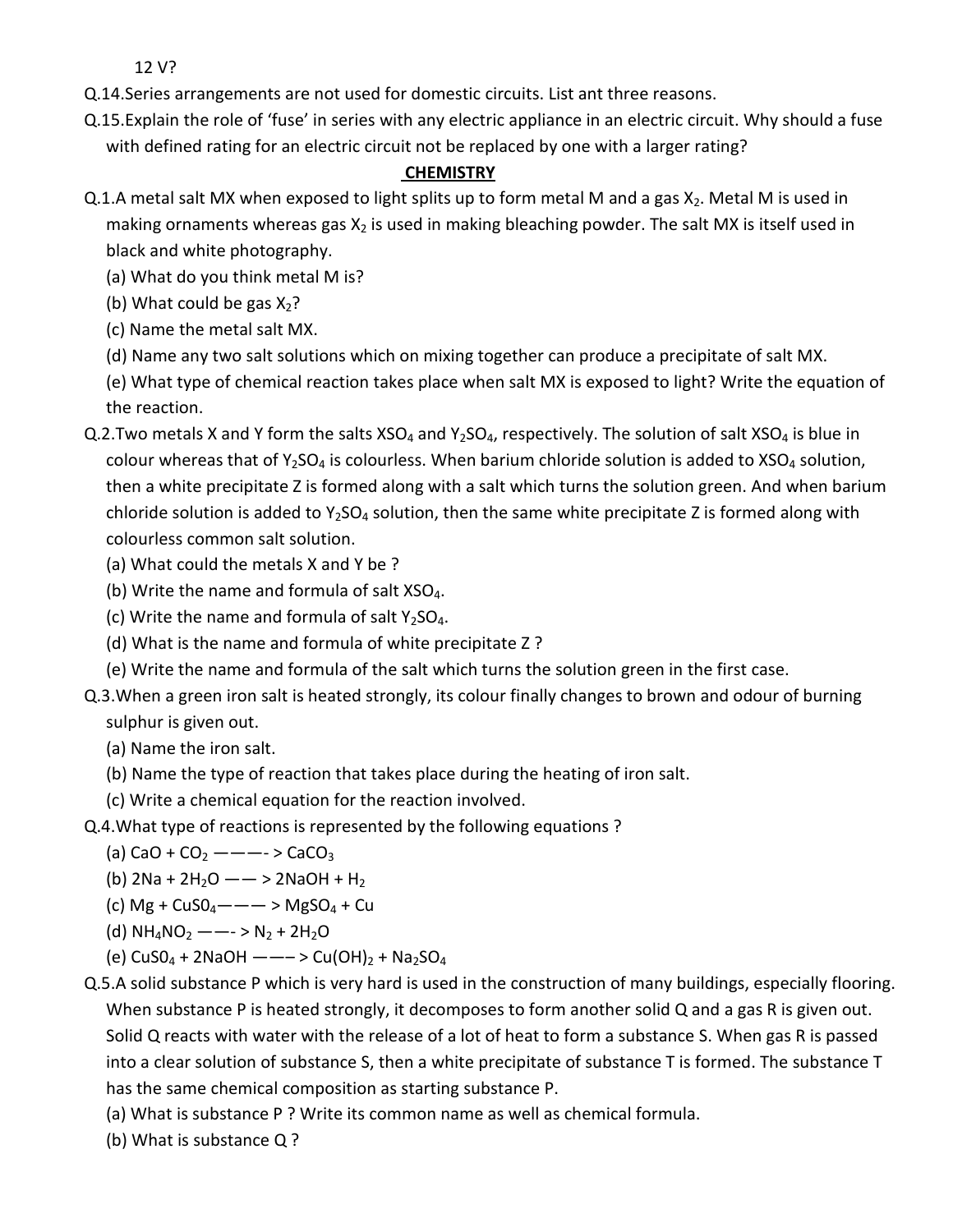(c) What is gas R ?

- (d) What is substance S ? What is its clear solution known as ?
- (e) What is substance T? Name any two natural forms in which substance T occurs in nature.
- Q.6.Fill in the following blanks with suitable words :
	- (a) The addition of oxygen to a substance is called .................................. whereas removal of oxygen is called......

(b) The addition of hydrogen to a substance is called......... whereas removal of hydrogen is called..........

- (c) Anti-oxidants are often added to fat containing foods to prevent............... due to oxidation.
- Q.7.(a) Explain the term "rancidity". What damage is caused by rancidity ?
	- (b) What type of chemical reaction is responsible for causing rancidity?
	- (c) State and explain the various methods for preventing or retarding rancidity of food.
- Q.8. Write an activity to demonstrate electrolysis of water stepwise.
- Q.9. Give the characteristic tests for the following gases.
	- (i) CO2 (ii) SO2 (iii) O2 (iv) H2
- Q.10. Give two examples from everyday life situation where redox reaction takes place.
	- (ii) three decomposition reaction in industrial processes.

# **BIOLOGY**

Q.1. Justify the statement "All plants give out oxygen during day and carbon dioxide during night".

Q.2. What is structure of stomatal apparatus? How do the guard cells regulate opening and closing of stomatal pores?.

Q.3. Why do fishes live only when in water?

- Q.4. Why nutrition process is necessary for an organism?
- Q.5. How leaves of plants are adapted for process of photosynthesis?
- Q.6. What will happen if mucus and acid are not secreted by the gastric glands?
- Q.7. What is emulsification of fats? What is the significance of it?
- Q.8. What is the advantage of having four chambered heart in mammals?
- Q.9. Name the energy currency in the living organisms. When and where is it produced?
- Q.10. Explain the role of mouth, pancreas and small interstine in digestion of food.
- Q.11. Name the correct substrates and product for the following enzymes
	- (a) Trypsin (b) Amylase (c) Pepsin (d) Lipase
- Q.12. Why Plants have low energy needs as compared to animals?
- Q.13. What is transpiration? Why is transpiration important for plants?
- Explain the process of nutrition in Amoeba along with diagram.
- Draw well labelled diagram of human excretory system and explain its structure and function.

# **SUBJECT - MATH**

# NOTE:- Do Board Exercises of 1 to 4 Chapters from P.K. Garg.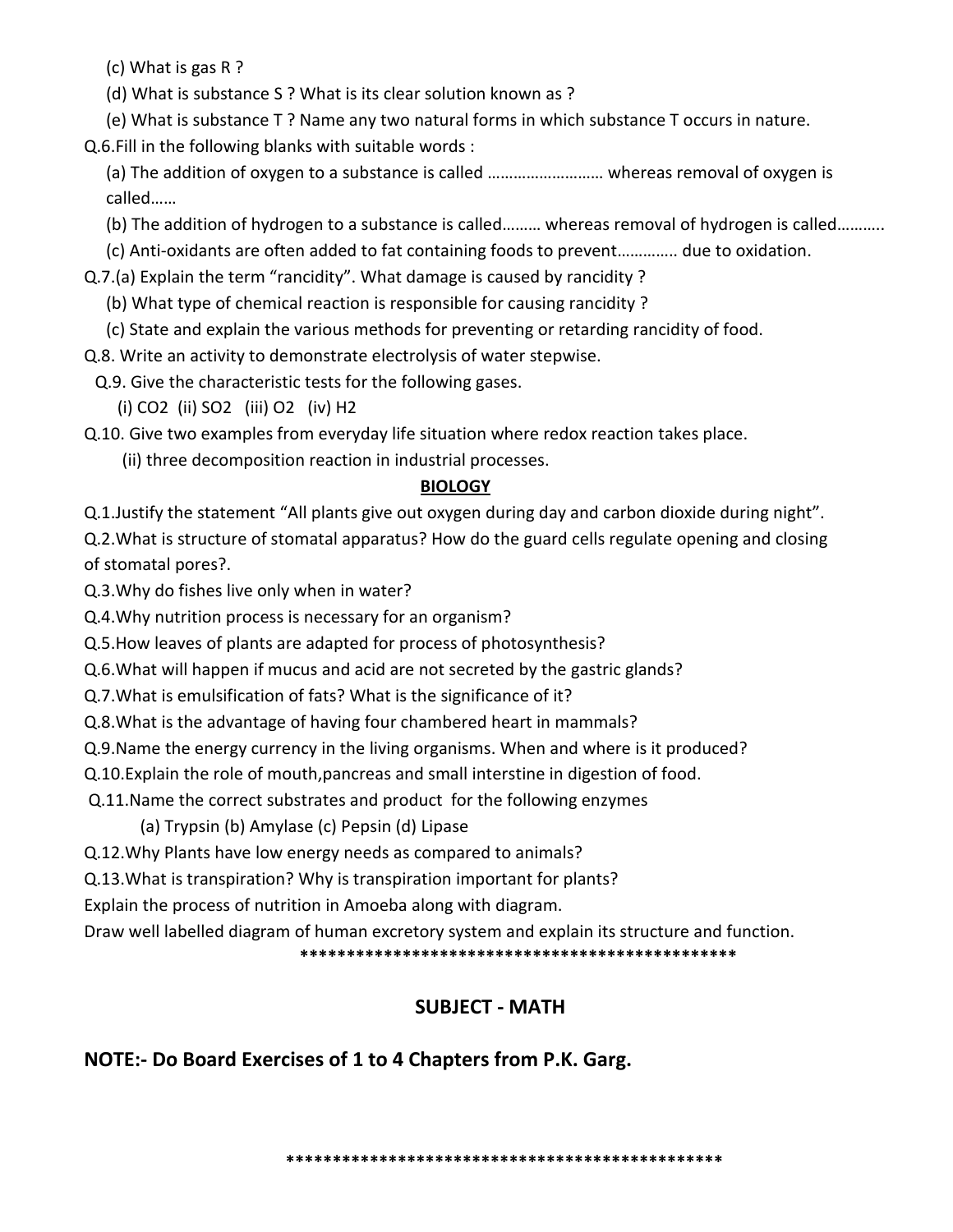## **SUBJECT - ENGLISH**

1. Read the given extracts and answer the following questions:

1."You are disappointed", Ausable said wheezily over his shoulder. "You were told that I was a secret agent, a spy, dealing in espionage and danger. You wished to meet me because you are a writer, young and romantic. You envisioned mysterious figures in the night, the crack of pistols, drugs in the wine."

- a) Who was disappointed and with whom?
- (b) Why did 'he' want to meet Ausable?
- (c) Why was Fowler disappointed?
- (d) How was Ausable different from the other secret agents?
- $2.$ He should be snarling around houses
	- At the jungle's edge.
	- Baring his white fangs, his claws,

#### **Terrorising the village!**

- (a) What should he be doing near the houses?
- (b) Where are these houses situated?
- (c) How would he terrorise the villagers?
- (d) Who does 'he' refer to in this stanza?
- (e) Which are the rhyming words in this stanza?

#### 3. Well, it's time I did some real work, I told myself, and I'm out of practice. And if I don't take the money, he'll only waste it on his friends. After all, he doesn't even pay me.

- (a) What did he tell himself?
- (b) Why did Hari decide to steal?
- (c) Does Anil pay Hari a regular salary?
- (d) What justification does Hari Singh give for stealing Anil's money?

#### 4."I could come and go as I pleased. He was the most trusting person I had ever met".

- (a) Other than the freedom of moment what else does the speaker feel happy about?
- (b) What does the speaker mean by 'most trusting person'?
- (c) Who is the speaker speaking about?
- (d) What character traits of the master does this line reveal?
- 5. If strolling forth, a beast you view,
	- Whose hide with spots is peppered,
	- As soon as he has lept on you,
	- You'll know it is the Leopard.

#### 'Twill do no good to roar with pain,

- He'll only lep and lep again.
- (a) How is the leopard's skin?
- (b) How does a leopard behave when he meets a person?
- (c) Will roar with pain help a person when the leopard has attacked him?
- (d) Which are the rhyming words in this stanza?
- (e) Name the poem and the poet.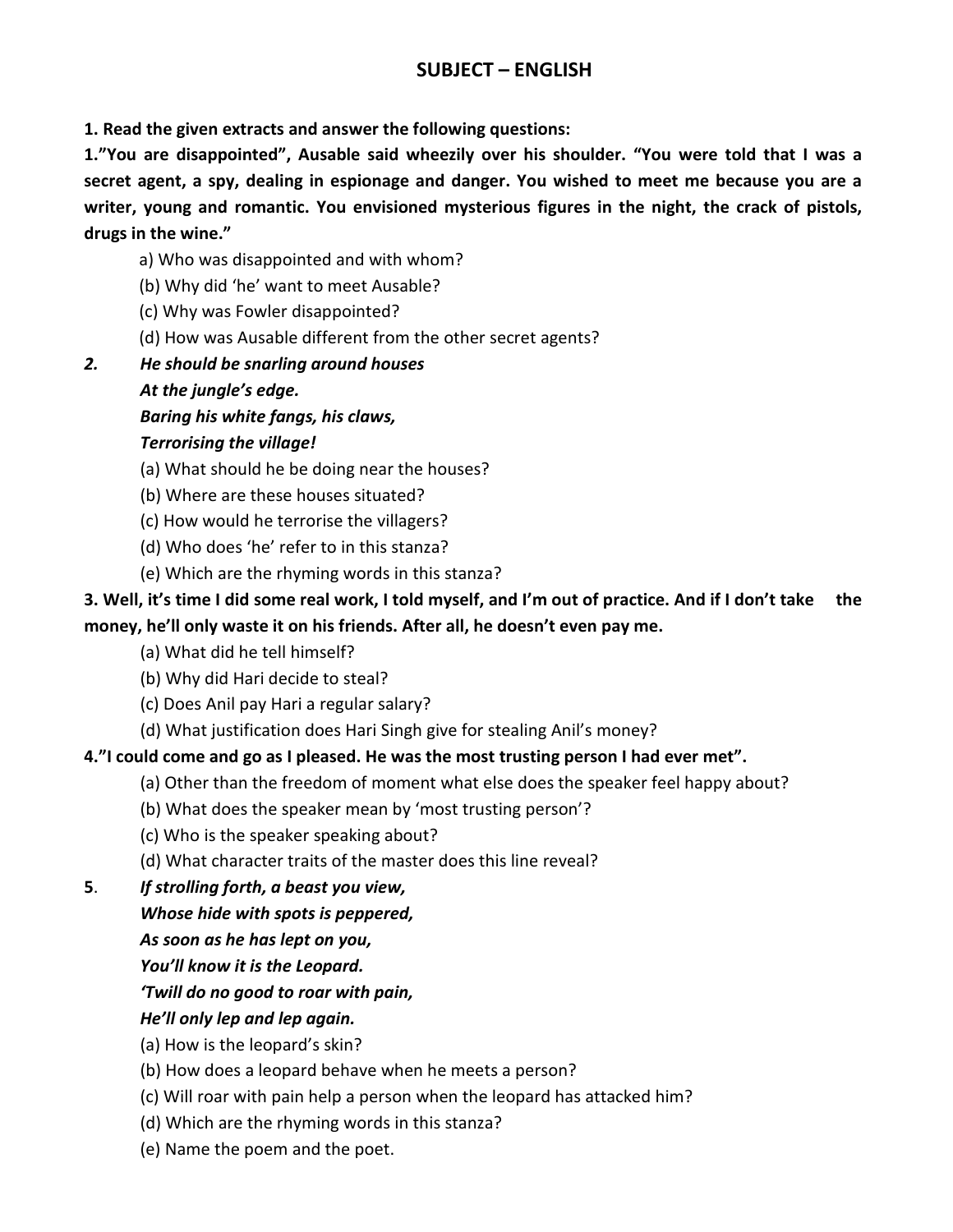#### 6. Tears showed in her eyes. Her lips trembled ------"

#### how can I ever thank you? This is a triumph of surgery!"

- (a) Who was the lady grateful to and why?
- (b) What was the 'triumph of surgery'?
- (c) Why does Mrs Humphrey think the dog's recovery is 'A Triumph of Surgery'?
- (d) Why were tears in her eyes?

## 2. Answer the following in 30-40 words:

- (a) Why was Ausable confident that Max would never return?.
- (b) Why was it so difficult for Had Singh to rob a trusting and unsuspecting person like Anil?
- (c) How does the tiger terrorise the villagers? Does he have any intention of killing them?
- (g) How did Herriot save Tricki's life?
- (h) Why did the young seagull cry "Ga, ga, ga"? Did her mother oblige him?
- (i) Describe the black clouds from the point of view of the pilot.
- (j) Did Hari Singh understand the value of education? How can you prove it?

### 3. Answer the following in 100-120 words:

- a) "You look a bit of a wrestler yourself." I said. A little flattery helps in making friends. Hari Singh believed that a little flattery can help in making friends. Did he lack love and empathy? was his attitude towards friendship acceptable or not? Explain the values one must have to win over true friends in 100-120 words.
- b) Wasn't Mrs Pumphrey an overindulgent but silly and impractical mistress?
- c) Herriot seems to be a duty-bound doctor who values others 'emotions' than his personal interests. Elucidate the above statement. Mention those values of Herriot which you would like to emulate in yourself also and give reasons for the same. Write your answer in 100-120 words.
- d) What is the theme of the poem 'Tiger in a Zoo'?
- e) Describe the methods used by the seagull family to help the young seagull overcome his fear and fly.
- f) Describe the incident leading to the death of Max.
- 4. Write a story on the basis of its beginning provided.

It was Saturday, Veena got up late. Her parents had gone to office. Veena remembered that she planned................

5. You are Kavita Khanna, a resident of 50-C, Pushp Vihar, New Delhi. Write a letter to the editor of India Today, magazine about the article on 'Ban Poly Bags' published in the latest edition.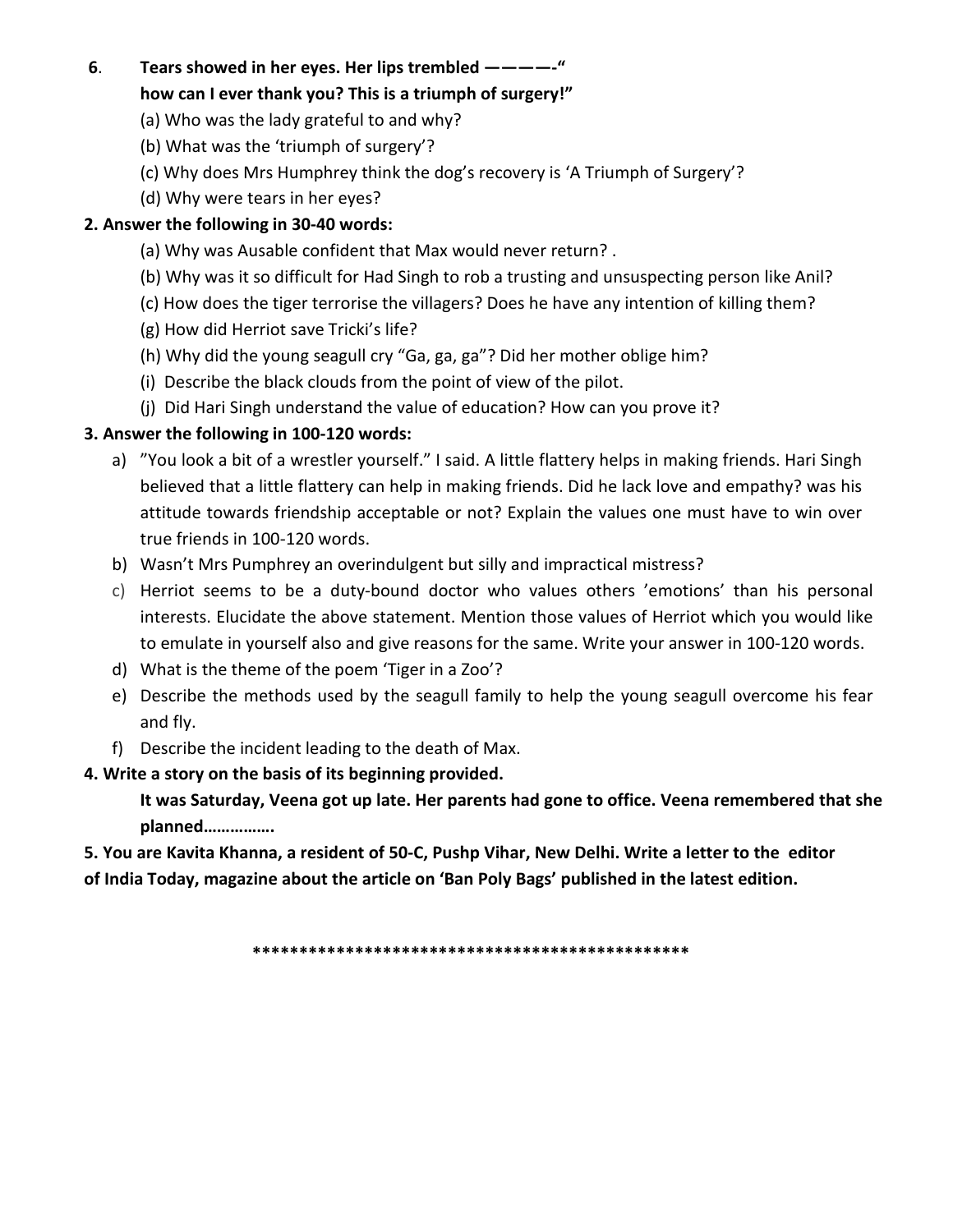## **SUBJECT: SOCIAL SCIENCE**

- Q1 What was Flying shuttle?
- Q2 Who was a Jobber?
- Q3 Why was the images of the god and goddesses appear on the labels?
- Q4 How did factories emerge on the landscape of England?
- Q5 How rapid was the process of industrialisation in Britain?
- Q6 Technological changes occurred slowly in Britain? Give three reasons for this.
- Q7 State features of the work of jobber.
- Q9 Classify resources on the basis of development with examples.
- Q10 The constitution did not use the word 'Federation" but the Indian is based on the principles of federations." Explain.
- Q11 Explain the objectives of implementing the NREGA 2005.
- Q12 Explain the two main reasons why power sharing is important in a democracy.
- Q13 How did India emerge as a federal state?
- Q14 Distinguish between 'coming together federation and 'holding together federation' with examples.
- Q15 Explain the constitutional amendments of 1992 that compare local governments in India.
- Q16 What is Skill development? How does it help in creating employment?
- Q17 "Average income is an important criterion for development". Justify.
- Q18 Why is the issue of sustainability important for development?
- Q19 What are the various ways to provide employment opportunities in rural areas?
- Q20 How do we calculate GDP?
- Q21 Distinguish between Commercial Farming and Plantation Farming.
- Q22 Describe the main three cropping season.
- Q23 Agriculture is the mainstay of Indian Economy. Explain this statement.
- Q24 Why do we need to have technical and institutional reforms in India?
- Q25 Suggest the initiatives taken by the government to ensure the increase in agriculture production.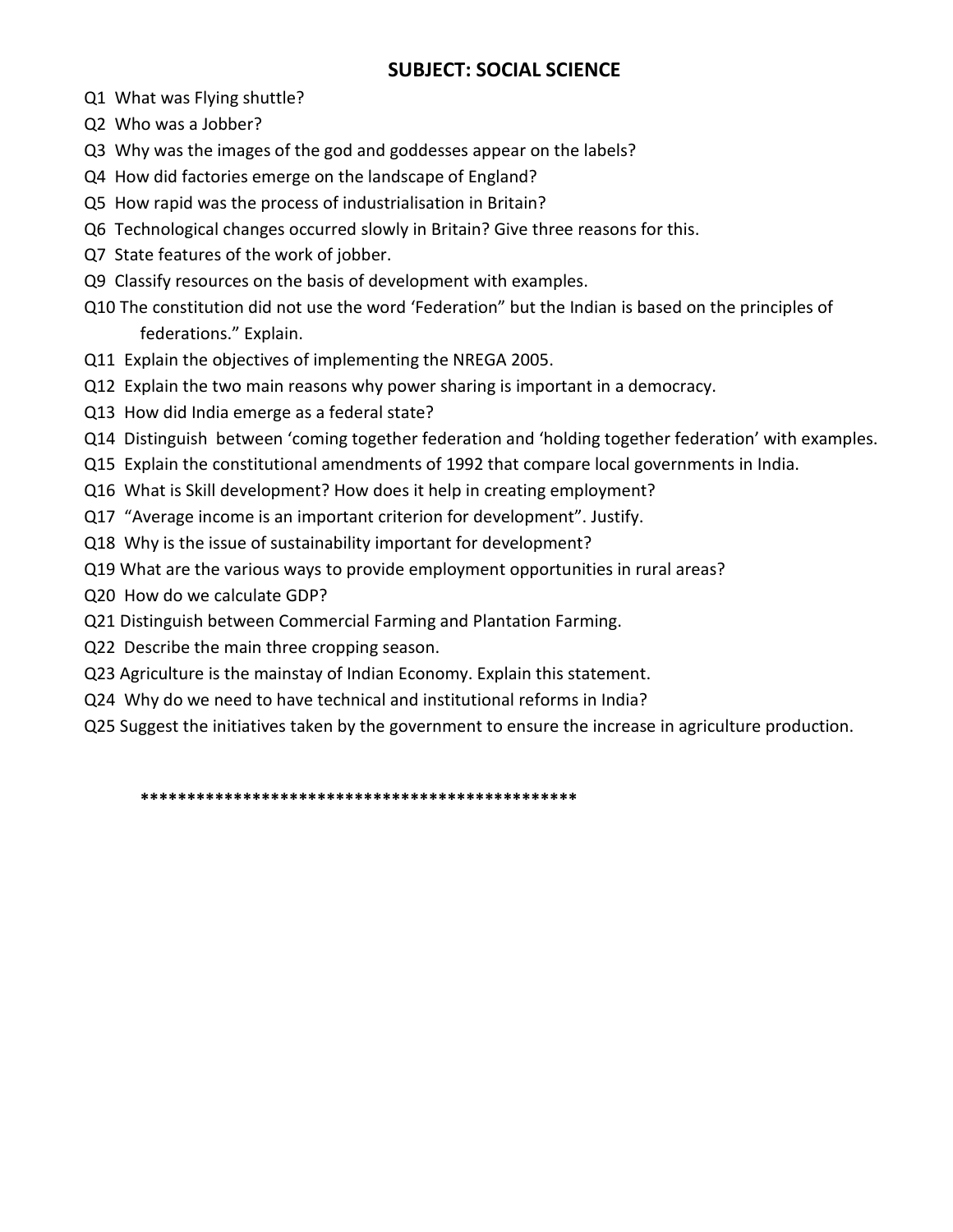#### खण्ड  $-$  क

निम्नलिखित गद्यांश को पढ़कर पूछे गए प्रश्नों के उत्तर दीजिए –  $\Psi$ .1

वस्तुतः क्रोध एक नकारात्मक भाव है। इस तरह के नकारात्मक भावों से मनुष्य के रिश्तों में दरार पड़ जाती है। यह सच है कि क्रोध का प्रारंभ चाहे मूर्खता से ही क्यों न हुआ हो पर उसका अंत पश्चाताप से होता है। हम सब कूछ जानते हुए भी इससे स्वयं को दूर नहीं रख पाते। यदि हम इस पर पूरा नियंत्रण नहीं कर सकते है तो भी उसी क्षण उस व्यक्ति की हास्यास्पद तस्वीर मन में बना लें या किसी चुटकूले का पात्र ही उसे बना दें और पेन तथा डायरी लेकर कुछ भी लिखने बैठ जाएँ। कुछ न बनें तो आडी – तिरछी रेखाएँ ही खींच लें। धीरे—धीरे कलात्मकता नजर आएगी। विचारों को कविता या लेख में डालने का प्रयत्न करें। इससे आप अपने जीवन की लंबी दौड़ में अधिक सुखी और स्वस्थ रह सकते हैं?

- 1. क्रोध कैसा भाव है? इसके क्या नुकसान हैं?
- 2. क्रोध का प्रारम्भ और अंत कैसा होता है?
- 3. क्रोध पर नियंत्रण कैसे पाया जा सकता है?
- 4. आड़ी तिरछी में कौन सा समास है?
- 5. नकारात्मक का विपरीतार्थक क्या है?

निम्नलिखित काव्यांश को पढकर पूछे गए प्रश्नों के उत्तर दो –  $9.2$ 

> लोहे के पेड़ हरे होंगे, तू गान प्रेम का गाता चल नम लोगी यह मिट्टी जरूर, आँसू के कण बरसाता चल। सिसकियों और चीत्कारों से, जितना भी हो आकाश भरा, कंकालों का हो ढेर, खप्परों से चाहे हो पटी धरा। आशा के स्वर का भार, पवन को लेकिन, लेना ही होगा, जीवित सपनों के लिए मार्ग मुर्दों को देना ही होगा। रंगों के सातों घट उडेल, यह अंधियाली रंग जाएगी, उषा को सत्य बनाने की, जावक नभ पर छितराता चल। आदर्शों से आदर्श भिड़े, प्रज्ञा पर प्रज्ञा टूट रही, प्रतिमा - प्रतिमा से लड़ती है, धरती की किस्मत फूट रही। आवर्तों का है विषम जाल, निरूपाय बुद्धि चकराती है, विज्ञान यान पर चढ़ी हुई, सभ्यता डूबने जाती है।

- 1. काव्यांश में 'लोहे के पेड' से क्या तात्पर्य है?
- 2. 'खप्परों से चाहे पटी खरा' का आशय स्पष्ट कीजिए।
- 3. 'नम होगी यह मिट्टी जरूर' द्वारा कवि क्या संदेश देना चाहता है?
- 4. सभ्यता का विनाश किससे हो रहा है?
- 5. 'धरा' और 'आकाश' शब्द के दो— दो पर्यायवाची लिखो।